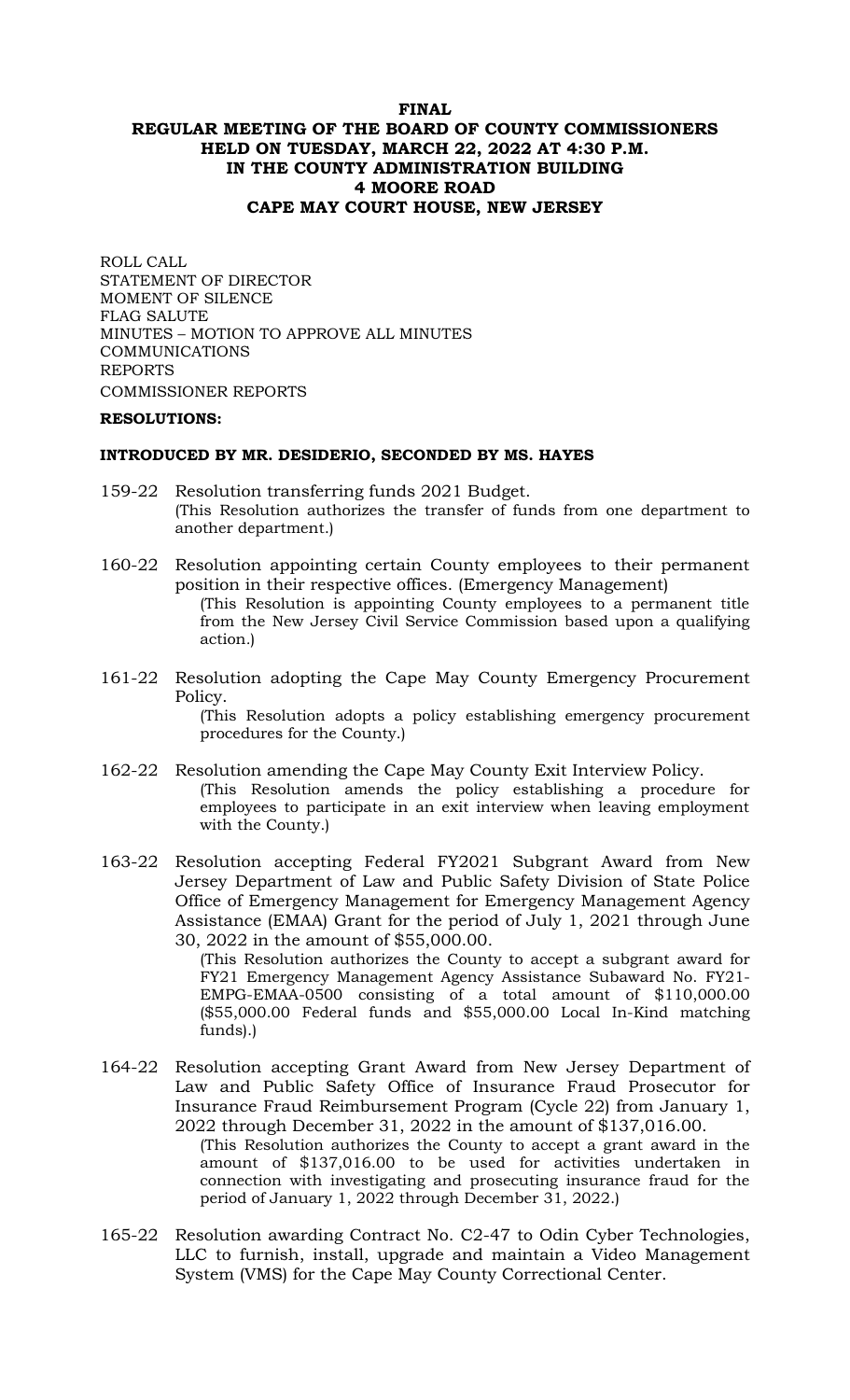(This Resolution awards Contract No. C2-47 to Odin Cyber Technologies, LLC to furnish, install, upgrade and maintain a Video Management System (VMS) for the Cape May County Correctional Center for a term of two (2) years, commencing on March 23, 2022 with three (3) additional one (1) year options.)

166-22 Resolution awarding Contract No. C2-49 to Bob Barker Company, Inc. to furnish and deliver Inmate Supplies, Clothing and Bedding to the Cape May County Correctional Center.

(This Resolution awards Contract No. C2-49 to Bob Barker Company, Inc. to furnish and deliver Inmate Supplies, Clothing and Bedding to the Cape May County Correctional Center for a term of one (1) year commencing on March 27, 2022, with two (2) additional one-year options.)

167-22 Resolution authorizing Change Order No. 1 to Contract No. C1-237 with Tyler Technologies, Inc. for Civil Process Software for the Sheriff's Office in the net credit amount of \$40,000.00.

(This Resolution authorizes Change Order No. 1 to Contract No. C1-237 with Tyler Technologies, Inc. eliminating the optional data conversion service for the Sheriff's Office Civil Process Software creating a net credit in the amount of \$40,000.00.)

168-22 Resolution amending Contract No. C1-50 with Trinity Services Group, Inc. adjusting unit cost per meal at Cape May County Correctional Center.

> (This Resolution amends Contract No. C1-50 with Trinity Services Group, Inc. for increases to the cost per meal for Inmates to \$1.883 and cost per meal for Staff to \$2.64, effective April 1, 2022.)

| <b>Commissioners</b> | Aves | Nays | Abstain | Absent |
|----------------------|------|------|---------|--------|
| Mr. Desiderio        | x    |      |         |        |
| Ms. Hayes            |      |      |         |        |
| Mr. Morey            |      |      |         |        |
| Mr. Pierson          |      |      |         |        |
| Mr. Thornton         |      |      |         |        |

#### **INTRODUCED BY MS. HAYES, SECONDED BY MR. DESIDERIO**

169-22 Resolution granting and amending various Leaves of Absence to County Employees.

(This Resolution authorizes County Employees to be placed on a Leave of Absence in accordance with the County Leave of Absence Policy and the Family Medical Leave Act (FMLA).)

170-22 Resolution approving the monthly disbursements from the Department of Human Services for the TANF, General Assistance and Clearing Accounts.

(This Resolution accepts and approves the monthly disbursements for the TANF, General Assistance and Clearing Accounts as submitted by the Fiscal Department for the Department of Human Services.)

171-22 Resolution appointing certain County employees to their permanent position in their respective offices. (Mosquito Control) (This Resolution is appointing County employees to a permanent title

from the New Jersey Civil Service Commission based upon a qualifying action*.*)

172-22 Resolution applying to New Jersey Department of Law & Public Safety for FY22 Hazardous Materials Emergency Preparedness Training Grant in the amount of \$23,715.00.

> (This Resolution applies to the State for funds to conduct Hazardous Materials Awareness and Operations/Confined Space Awareness and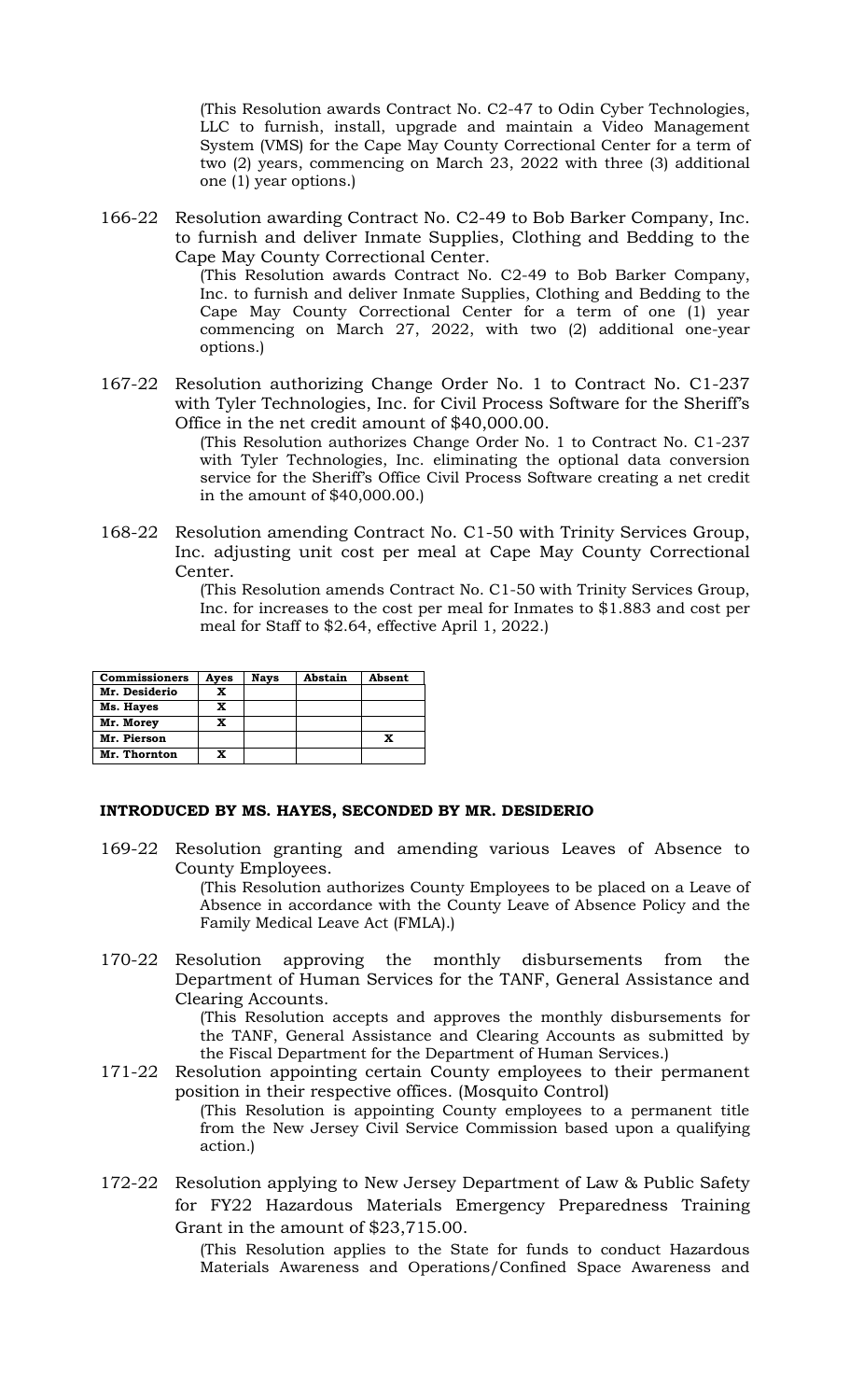Operations Training for first responders for the period of 9/30/22 through 8/31/23.)

173-22 Resolution awarding Contract No. C2-39 to Connectamerica.com, LLC to furnish and deliver Personal Emergency Response Units (PERS) for the Division of Aging and Disability Services.

> (This Resolution awards Contract No. C2-39 to Connectamerica.com, LLC to furnish and deliver Personal Emergency Response Units (PERS) for the Division of Aging and Disability Services for an initial term of 9 months commencing on April 1, 2022 with two (2) additional one (1) year options.)

- 174-22 Resolution awarding Contract No. C2-42 to Senior Care Centers of America, Inc. dba Active Day of Cape May County to Provide Adult Day Services-Medical for the Division of Aging & Disability Services. (This Resolution awards Contract No. C2-42 to Senior Care Centers of America dba Active Day of Cape May County to provide Adult Day Services-Medical for the Division of Aging & Disability Services, for an initial term of nine months commencing on April 1, 2022, with two (2) additional one-year options.)
- 175-22 Resolution supplementing the 2022 Salary Resolution and approving appointments and salaries.

(This Resolution authorizes the hiring of new County employees, temporary assignment pay, salary changes or corrections, title changes and promotions of County employees when applicable.)

176-22 Resolution authorizing the Board to hold a meeting excluding the public on March 22, 2022 at 3:30 p.m. or as soon thereafter as possible or as practicable.

> Matters falling within attorney-client privilege, pursuant to N.J.S.A. 10:4-12(b)(7); pending litigation, pursuant to  $N.J.S.A.$  10:4-12(b)(7), and the purchase, lease or acquisition of real property, pursuant to N.J.S.A. 10:4-12(b)(5).

(This Resolution authorizes the Board of County Commissioners to conduct a meeting excluding the public at the stated time in accordance with the Open Public Meetings Act, N.J.S.A. 10:4-1, et seq.)

| <b>Commissioners</b> | Ayes | Nays | Abstain | Absent |
|----------------------|------|------|---------|--------|
| Mr. Desiderio        |      |      |         |        |
| Ms. Hayes            | X    |      |         |        |
| Mr. Morey            |      |      |         |        |
| Mr. Pierson          |      |      |         | X      |
| Mr. Thornton         |      |      |         |        |

#### **INTRODUCED BY MR. MOREY, SECONDED BY MS. HAYES**

- 177-22 Resolution awarding contract to Byrd Dog Paving, LLC in the amount of \$345,747.16 for Cape May Bikeway Expansion.
	- (This Resolution awards the contract for Cape May Bikeway Expansion from Cape May Elementary School to USCG Training Center, City of Cape May.)
- 178-22 Resolution accepting proposal of Remington & Vernick Engineers in the amount of \$409,663.01 for Professional Construction Engineering Services for Ocean Drive (CR619) 62nd Street to 80th Street Resurfacing Improvements, Borough of Avalon.

(This Resolution accepts the proposal of Remington & Vernick Engineers in the amount of  $\bar{$}409,66\bar{3}.0\bar{1}$  to provide professional construction engineering services for the Ocean Drive (CR619) 62nd Street to 80th Street Resurfacing Improvement Project.)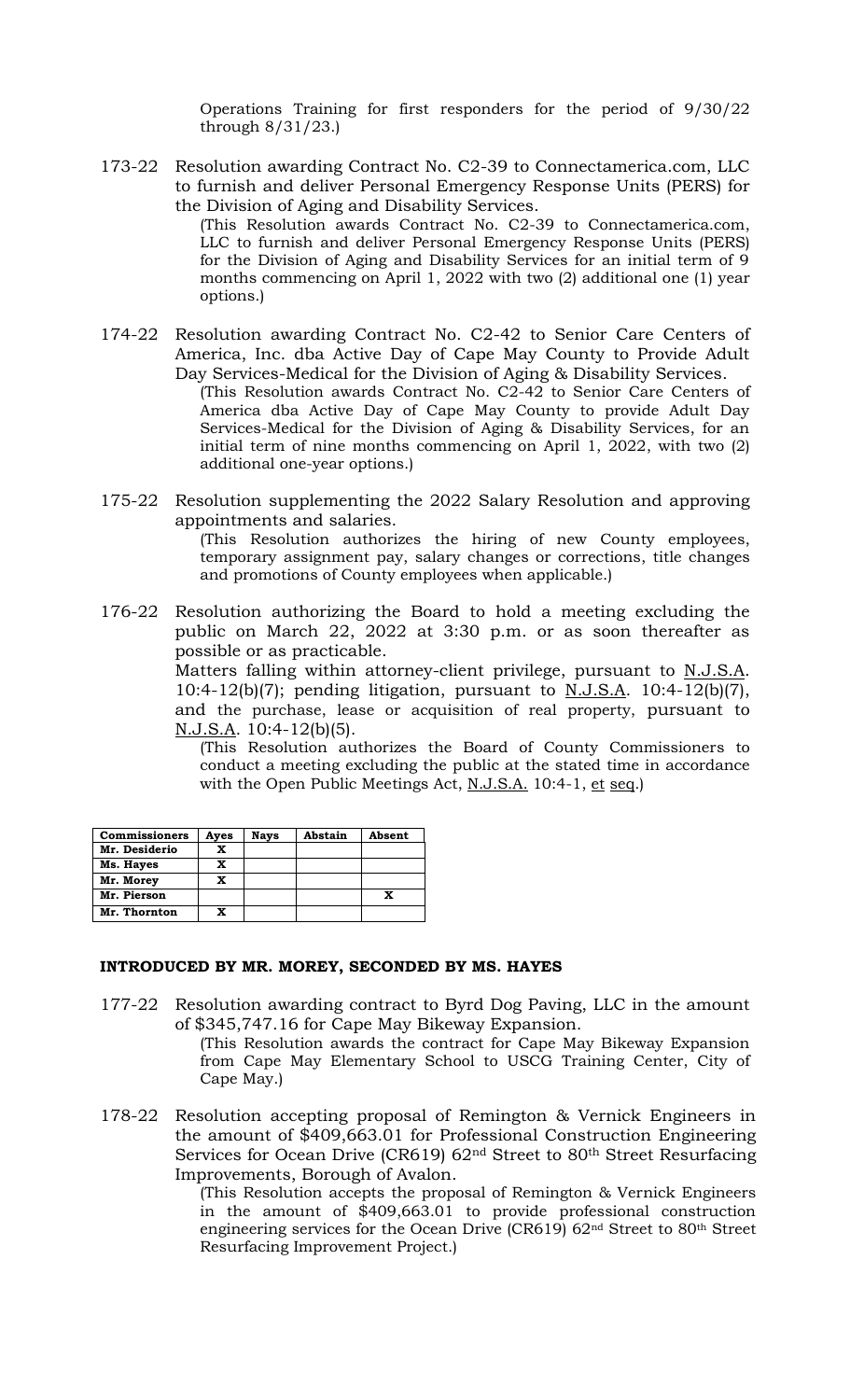179-22 Resolution authorizing the County of Cape May to execute "Temporary Construction Easements" for Bridge Replacement of Hand Avenue (CR658) over Skeeter Island Creek, Township of Middle.

> (This Resolution authorizes execution of Temporary Construction Easements. By executing the Easements, the property owners grant to the County a right of entry upon their property to make certain planned improvements associated with Bridge Replacement of Hand Avenue (CR658) over Skeeter Island Creek, Township of Middle.)

- 180-22 Resolution authorizing an Indemnification Agreement with the City of Ocean City for its Triathlon/Duathlon on May 15, 2022. (This Resolution gives permission to the Ocean City Aquatic & Fitness Center to utilize a portion of West Avenue (CR619) for a
- triathlon/duathlon.) 181-22 Resolution modifying No Passing Zones along Bayshore Road (CR603), Township of Lower.

(This Resolution modifies existing no passing zones on Bayshore Road (CR603) in the Township of Lower.)

- 182-22 Resolution designating the month of May Bag Up NJ month 2022. (This Resolution designates May 2022 as Bag Up NJ month in Cape May County.)
- 183-22 Resolution modifying No Passing Zones along Dias Creek Road (CR612) in the Township of Middle. (This Resolution. modifies existing no passing zones on Dias Creek Road (CR612) in the Township of Middle.)
- 184-22 Resolution closing the contract and accepting the work of RTW Construction, Inc. for 2020 Drainage Improvements II, Townships of Middle and Lower.

(This Resolution accepts the work and closes the contract.)

- 185-22 Resolution accepting the work and closing the contract of South State, Inc. for Bayshore Road (CR603) Phase 3 Reconstruction from Wilde Avenue to Weber Avenue, Township of Lower. (This Resolution accepts the work and closes the contract.)
- 186-22 Resolution authorizing Change Order No. 1-Final in the amount of <\$15,440.83> to South State, Inc. for Seashore Road (CR626) Missing Bicycle Link Improvements, Township of Lower. (This Resolution authorizes a change order to adjust various pay items in the contract to reflect as-built conditions.)
- 187-22 Resolution authorizing Change Order No. 2-Final in the amount of <\$3,990.93> to South State, Inc. for Rio Grande Avenue (CR661) Entrance Improvements from George Redding Bridge to Arctic Avenue, City of Wildwood.

(This Resolution authorizes a change order to adjust various pay items in the contract to reflect as-built conditions.)

- 188-22 Resolution Modifying No Passing Zones along Stone Harbor Boulevard (CR657), Borough of Stone Harbor. (This Resolution modifies existing no passing zones on Stone Harbor Boulevard (CR657) in the Township of Middle.)
- 189-22 Resolution to establish Speed Limit on Stone Harbor Boulevard (CR657) in the Township of Middle. (This Resolution modifies existing speed limits on Stone Harbor Boulevard (CR657) in the Township of Middle.)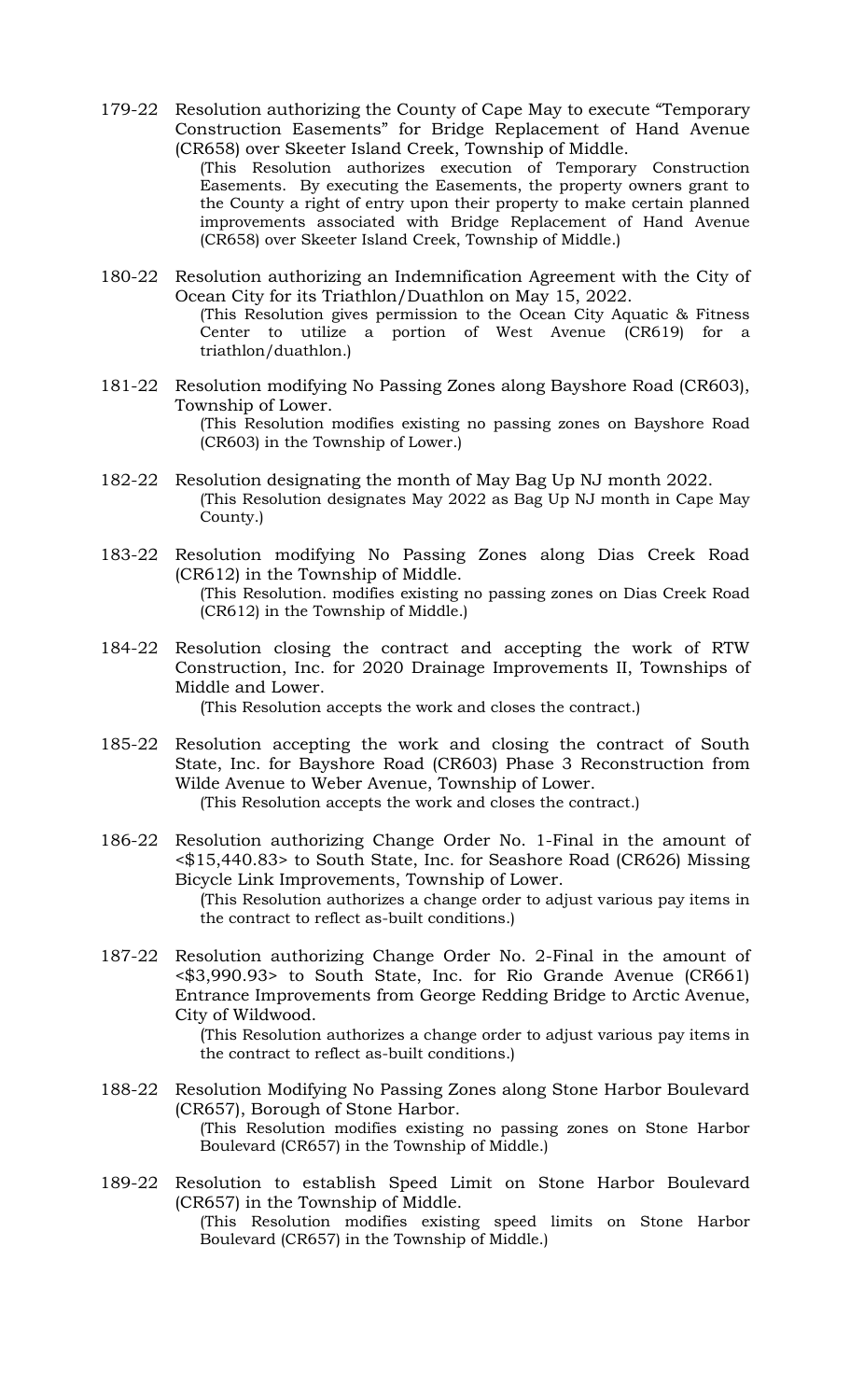190-22 Resolution permitting Rio Grande Rescue Squad to solicit contributions at the intersection of Railroad Avenue (CR626) and NJ Route 47 and Indian Trail Road (CR618) and NJ Route 9, Township of Middle.

> (This Resolution permits Rio Grande Rescue Squad volunteers to hold 'coin drops' on various dates throughout the summer to obtain public contributions which help offset operational expenses.)

191-22 Resolution authorizing the County of Cape May to execute "Temporary Construction Easements" for Dennisville-Petersburg Road (CR610) Resurfacing Improvements from NJ Route 47 to the Dennis Township Municipal Driveway, Township of Dennis.

> (This Resolution authorizes execution of Temporary Construction Easements. By executing the Easements, the property owners grant to the County a right of entry upon their property to make certain planned improvements associated with Dennisville-Petersburg Road (CR610) Resurfacing Improvements from NJ Route 47 to Dennis Township Municipal Driveway, Township of Dennis.)

192-22 Resolution authorizing acquisition of interest in real estate known as Block 67 Lot 21 in the Borough of West Cape May for use in connection with County Road System.

(This Resolution authorizes the acquisition by the County of Cape May of 1,000 square feet of a portion of County Road No. 606 pursuant to the County Planning Act, N.J.S.A. 40:27-1, et seq.)

193-22 Resolution authorizing acquisition of interest in real estate known as Block 450 Lot 36.01 in the Township of Lower for use in connection with County Road System.

> (This Resolution authorizes the acquisition by the County of Cape May of a portion of County Road No. 626 pursuant to the County Planning Act, N.J.S.A. 40:27-1, et seq.)

194-22 Resolution awarding Contract No. C2-46 to Triad Associates, Inc., to provide Grant Administration for Construction of a Multi-Tenant Technology Building at the Cape May County Airport.

> (This Resolution awards Contract No. C2-46 to Triad Associates, Inc. to provide Grant Administration for Construction of a Multi-Tenant Technology Building at the Cape May County Airport commencing on March 23, 2022, expiring upon project completion and closeout pursuant to N.J.S.A. 40A:11-15(9) in the amount not to exceed \$100,000.00.)

195-22 Resolution authorizing Atlantic County Improvement Authority to execute Professional Service Agreements with Stokes Architectural & Design and Stantec Consulting Services, Inc. for the design and construction of Tech Village, Building 2.

(This Resolution authorizes ACIA to execute contracts for Architectural and Engineering Services associated with Tech Village, Building 2, in an amount not to exceed \$243,543.48.)

| <b>Commissioners</b> | Ayes | <b>Nays</b> | Abstain | Absent |
|----------------------|------|-------------|---------|--------|
| Mr. Desiderio        | x    |             |         |        |
| Ms. Hayes            | x    |             |         |        |
| Mr. Morey            | x    |             |         |        |
| Mr. Pierson          |      |             |         | X      |
| Mr. Thornton         |      |             |         |        |

# **Public Hearing for the CAP Bank**

98-22 Resolution to exceed the County Budget Appropriation limits and to establish a CAP Bank for Fiscal Year 2022 (N.J.S.A. 40a:4-45.14).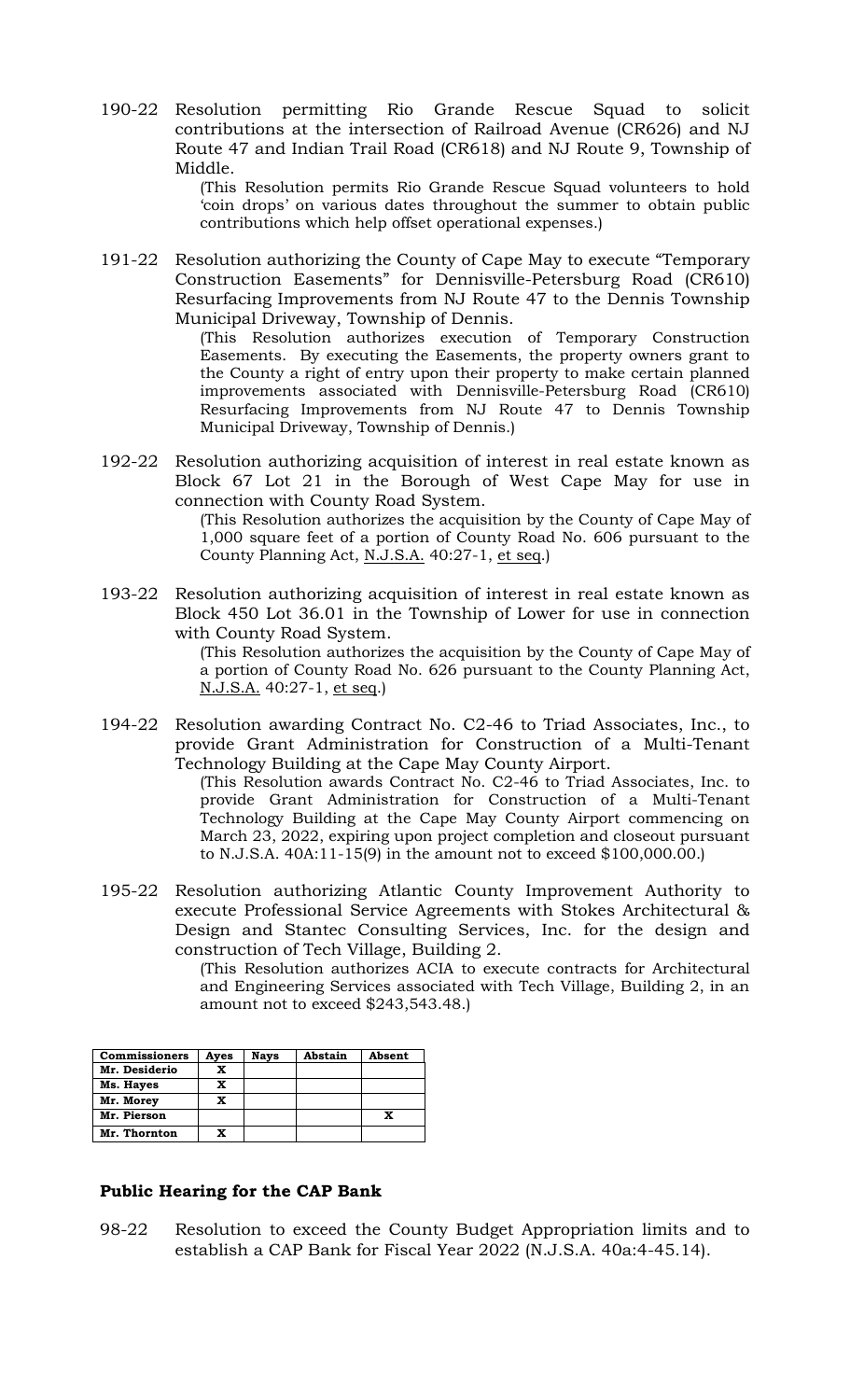#### **Open:**

| <b>Commissioners</b> | Ayes | <b>Nays</b> | Abstain | Absent | Motion | Second |
|----------------------|------|-------------|---------|--------|--------|--------|
| Mr. Desiderio        | x    |             |         |        |        |        |
| Ms. Hayes            | x    |             |         |        | x      |        |
| Mr. Morey            | x    |             |         |        |        |        |
| Mr. Pierson          |      |             |         | x      |        |        |
| Mr. Thornton         |      |             |         |        |        |        |

**Close:**

| <b>Commissioners</b> | Ayes | <b>Nays</b> | Abstain | Absent | <b>Motion</b> | Second |
|----------------------|------|-------------|---------|--------|---------------|--------|
| Mr. Desiderio        | x    |             |         |        |               | x      |
| Ms. Hayes            | x    |             |         |        | X             |        |
| Mr. Morey            | x    |             |         |        |               |        |
| Mr. Pierson          |      |             |         | x      |               |        |
| Mr. Thornton         | X    |             |         |        |               |        |

## **Adoption of CAP Bank for Fiscal Year 2022**

| <b>Commissioners</b> | Ayes | <b>Nays</b> | Abstain | Absent | Motion | Second |
|----------------------|------|-------------|---------|--------|--------|--------|
| Mr. Desiderio        | x    |             |         |        |        | x      |
| Ms. Hayes            | x    |             |         |        | x      |        |
| Mr. Morey            | x    |             |         |        |        |        |
| Mr. Pierson          |      |             |         | x      |        |        |
| Mr. Thornton         | x    |             |         |        |        |        |

#### **Resolution to be Read by Title:**

196-22 Resolution authorizing the Clerk of the Board to read the 2022 Budget by Title.

(This Resolution authorizes the Clerk of the Board to read the 2022 Budget by Title and further acknowledges that copies of the approved budget have been provided for public inspection and the conditions set forth in 1a and 1b of N.J.S.A. 40A:4-8 have been met.)

| <b>Commissioners</b> | Aves | <b>Nays</b> | Abstain | Absent | <b>Motion</b> | Second |
|----------------------|------|-------------|---------|--------|---------------|--------|
| Mr. Desiderio        |      |             |         |        |               | x      |
| Ms. Hayes            |      |             |         |        | x             |        |
| Mr. Morey            | x    |             |         |        |               |        |
| Mr. Pierson          |      |             |         | x      |               |        |
| Mr. Thornton         |      |             |         |        |               |        |

## **Public Hearing on the 2022 County Budget**

**Open:**

| <b>Commissioners</b> | Ayes | <b>Nays</b> | Abstain | Absent | Motion | Second |
|----------------------|------|-------------|---------|--------|--------|--------|
| Mr. Desiderio        |      |             |         |        |        | x      |
| Ms. Hayes            |      |             |         |        |        |        |
| Mr. Morey            | x    |             |         |        |        |        |
| Mr. Pierson          |      |             |         | x      |        |        |
| Mr. Thornton         | x    |             |         |        |        |        |

**Close:**

| <b>Commissioners</b> | Aves | <b>Nays</b> | Abstain | Absent | Motion | Second |
|----------------------|------|-------------|---------|--------|--------|--------|
| Mr. Desiderio        |      |             |         |        |        | x      |
| Ms. Hayes            |      |             |         |        | x      |        |
| Mr. Morey            |      |             |         |        |        |        |
| Mr. Pierson          |      |             |         | x      |        |        |
| Mr. Thornton         |      |             |         |        |        |        |

# **Adoption of 2022 County Budget**

| <b>Commissioners</b> | Ayes | <b>Nays</b> | Abstain | Absent | Motion | Second |
|----------------------|------|-------------|---------|--------|--------|--------|
| Mr. Desiderio        |      |             |         |        |        | x      |
| Ms. Hayes            | x    |             |         |        | x      |        |
| Mr. Morey            | x    |             |         |        |        |        |
| Mr. Pierson          |      |             |         | x      |        |        |
| Mr. Thornton         | x    |             |         |        |        |        |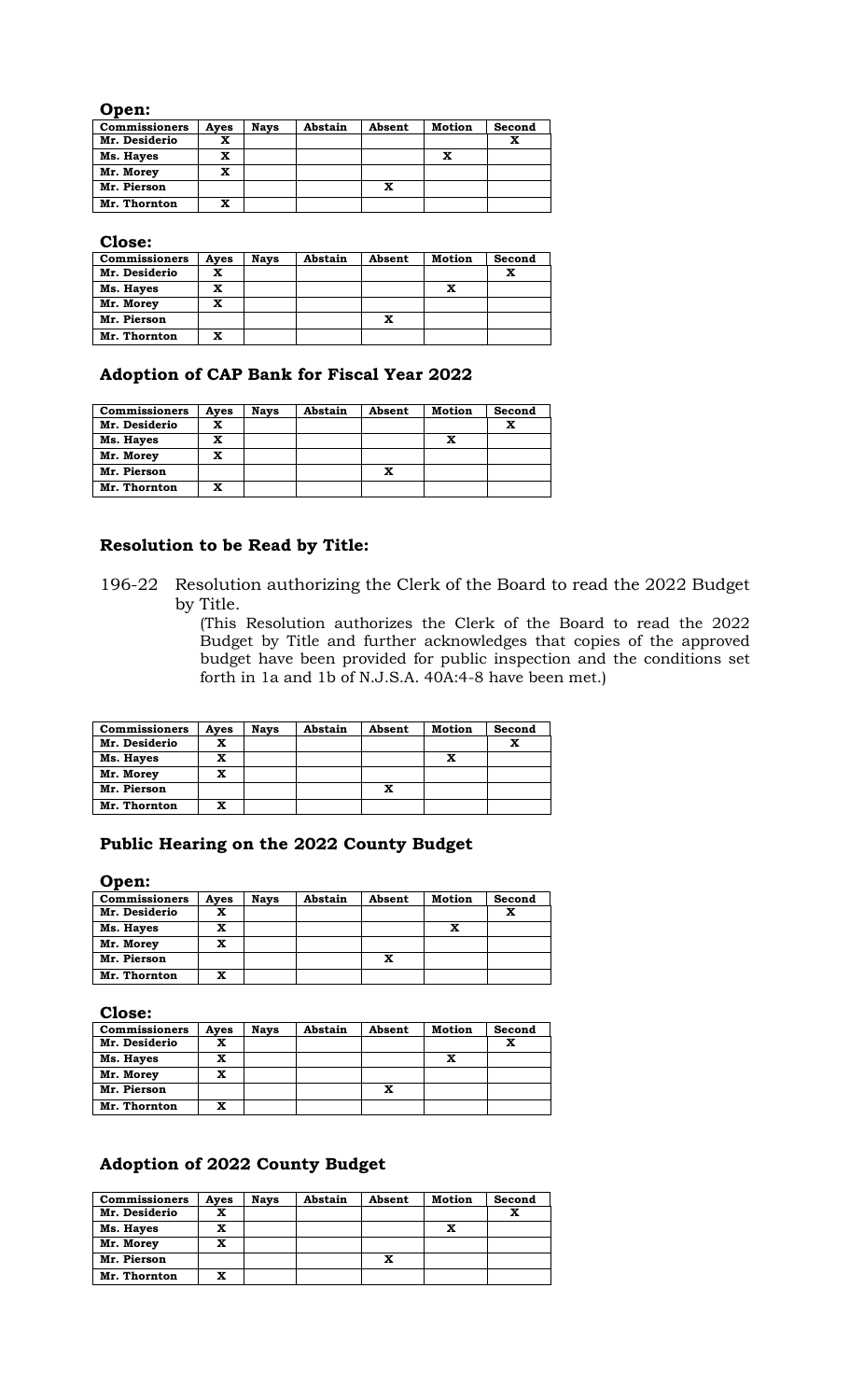# 197-22 **2022 Capital Budget Amendment.**

| <b>Commissioners</b> | Ayes | <b>Nays</b> | Abstain | Absent | Motion | Second |
|----------------------|------|-------------|---------|--------|--------|--------|
| Mr. Desiderio        |      |             |         |        |        |        |
| Ms. Hayes            | x    |             |         |        |        |        |
| Mr. Morey            | x    |             |         |        |        |        |
| Mr. Pierson          |      |             |         |        |        |        |
| Mr. Thornton         |      |             |         |        |        |        |

## **INTRODUCTION OF BOND ORDINANCE 1-22**

Bond Ordinance providing for various Capital Improvements to the Cape May County Technical School District, located within the County of Cape May, State of New Jersey; appropriating \$2,250,000 therefor and authorizing the issuance of \$2,250,000 Bonds or Notes of the County of Cape May, State of New Jersey, for financing of such appropriation.

| <b>Commissioners</b> | Aves | <b>Nays</b> | Abstain | Absent | Motion | Second |
|----------------------|------|-------------|---------|--------|--------|--------|
| Mr. Desiderio        |      |             |         |        |        | x      |
| Ms. Hayes            | x    |             |         |        | x      |        |
| Mr. Morey            | x    |             |         |        |        |        |
| Mr. Pierson          |      |             |         |        |        |        |
| Mr. Thornton         |      |             |         |        |        |        |

## **INTRODUCTION OF BOND ORDINANCE 2-22**

Bond Ordinance providing for the Cape May County Technical School District Expansion Project located within the County of Cape May, State of New Jersey; appropriating \$5,800,000 therefor and authorizing the issuance of \$5,800,000 Bonds or Notes to finance the cost thereof.

| <b>Commissioners</b> | Aves | <b>Nays</b> | Abstain | Absent | Motion | Second |
|----------------------|------|-------------|---------|--------|--------|--------|
| Mr. Desiderio        | x    |             |         |        |        | x      |
| Ms. Hayes            | x    |             |         |        |        |        |
| Mr. Morey            | x    |             |         |        |        |        |
| Mr. Pierson          |      |             |         |        |        |        |
| Mr. Thornton         | x    |             |         |        |        |        |

## **INTRODUCTION OF BOND ORDINANCE 3-22**

Bond Ordinance providing for a contribution towards a Redevelopment Project (Phase II of the Cape May County Airport Tech Village) being undertaken in the Township of Lower, for and in the County of Cape May, State of New Jersey; appropriating not to exceed \$6,000,000 to fund all or a portion of the cost thereof, and authorizing the issuance of not to exceed \$6,000,000 Bonds or Notes of the County to finance such appropriation, consenting to a financing and determining certain other matters in connection therewith.

| <b>Commissioners</b> | Ayes | <b>Nays</b> | Abstain | Absent | Motion | Second |
|----------------------|------|-------------|---------|--------|--------|--------|
| Mr. Desiderio        | x    |             |         |        |        | x      |
| Ms. Hayes            | x    |             |         |        | x      |        |
| Mr. Morey            | x    |             |         |        |        |        |
| Mr. Pierson          |      |             |         | x      |        |        |
| Mr. Thornton         | x    |             |         |        |        |        |

## **INTRODUCTION OF BOND ORDINANCE 4-22**

Bond Ordinance providing for the acquisition of Various Equipment and the Completion of Various Improvements in Furtherance of the Early Voting